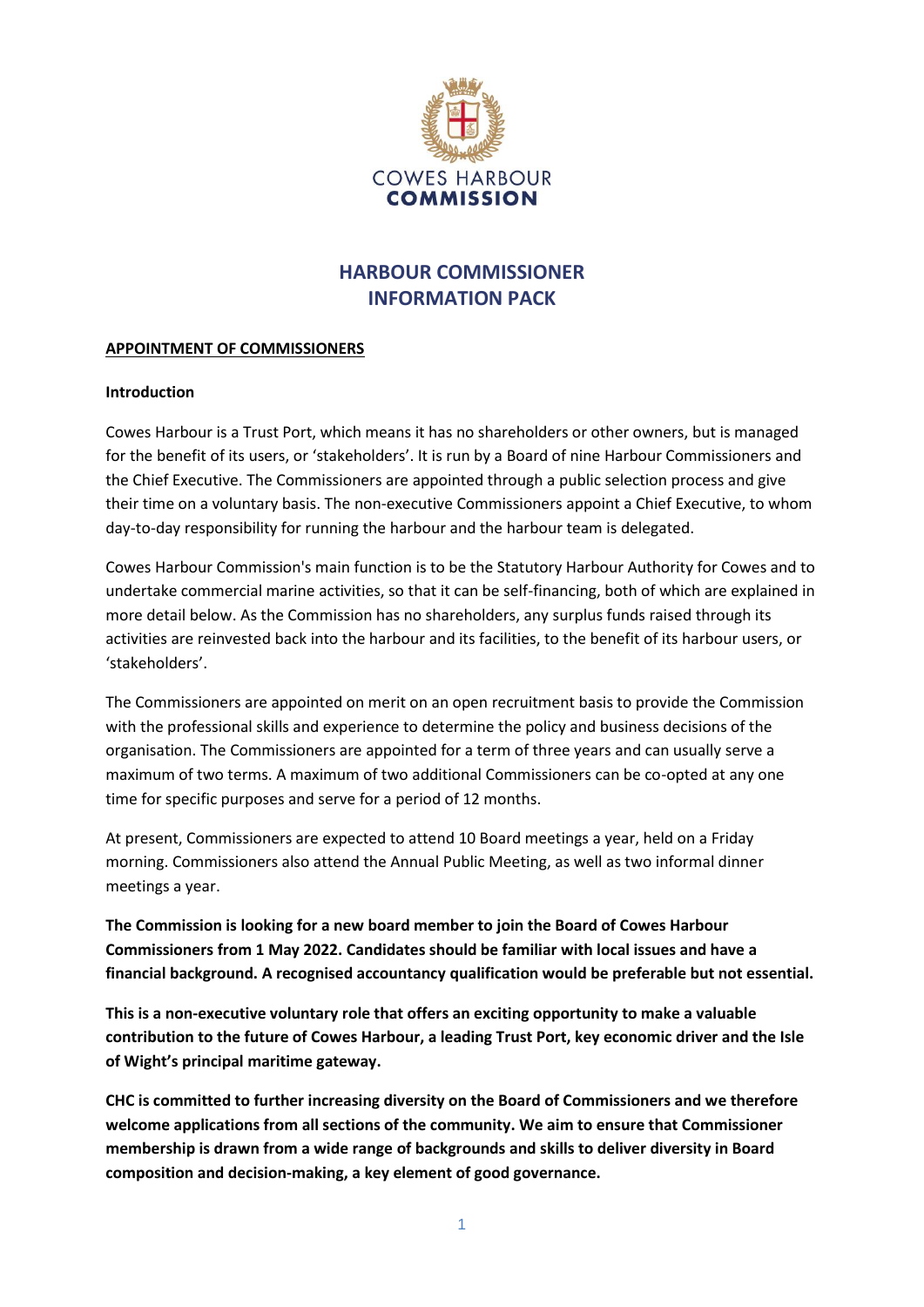The following outline information is provided but more detail and information on the Commission and its work is available on CHC's website: [cowesharbourcommission.co.uk.](http://www.cowesharbourcommission.co.uk/)

# **SUMMARY OF ACTIVITIES**

# **Statutory**

• Manage the harbour in accordance with government standards, as per the Trust Ports Guide to Good Governance:

[cowesharbourcommission.co.uk/trust\\_ports\\_guide\\_to\\_good\\_governance.](https://www.cowesharbourcommission.co.uk/trust_ports_guide_to_good_governance)

- Maintaining an **open port policy**, available to all users.
- The **safe management of harbour activities**, in compliance with the Port Marine Safety Code: [cowesharbourcommission.co.uk/port\\_marine\\_safety\\_code.](https://www.cowesharbourcommission.co.uk/port_marine_safety_code)
- Maintaining navigational aids and hydrographic surveys, navigational control, policing and Local Notices to Mariners.
- Provision of pilotage services.
- Committing to the sustainable management and conservation of the harbour and estuary.
- Levying and collecting harbour dues.
- Oil pollution control and waste management.
- Works and dredge licence consents.

## **Marine Services and Core Policy**

Provide and invest in marine services and facilities that are market-led and customer focused, adding value to the "Cowes offer" and maintaining a commercial return for CHC and our stakeholders.

Cowes Harbour Services: MOORINGS – BOATYARD – STORAGE – FUEL - COMMERCIAL

- Harbour and river moorings Annual licenced moorings; pontoon, pile, and swinging. Visitor moorings, swinging moorings, event moorings, and river pontoons, Trinity Landing and Town Quay.
- Boatyard Extensive boatyard facilities, with 40t boat hoist. Onsite independent marine trades.
- Storage The Cowes Harbour Storage facility offers secure self-storage units for rental at Cowes Harbour Services Boatyard, East Cowes.
- Fuel berth Deep draught fuel pontoon on the River Medina, 200m south of the Chain Ferry.
- Commercial marine services Harbour maintenance and commercial marine contract service provider. Commercial units for lease.

Cowes Harbour Shepards Marina: DRY SAILING – EVENTS - MOORINGS

- Marina Visitor and residential marina, dayboat sailing centre, and dry sailing facilities. Independent onsite marine businesses.
- Events Centre The Sugar Store Events Centre is a unique waterfront events venue on the seafront at Shepards Marina.